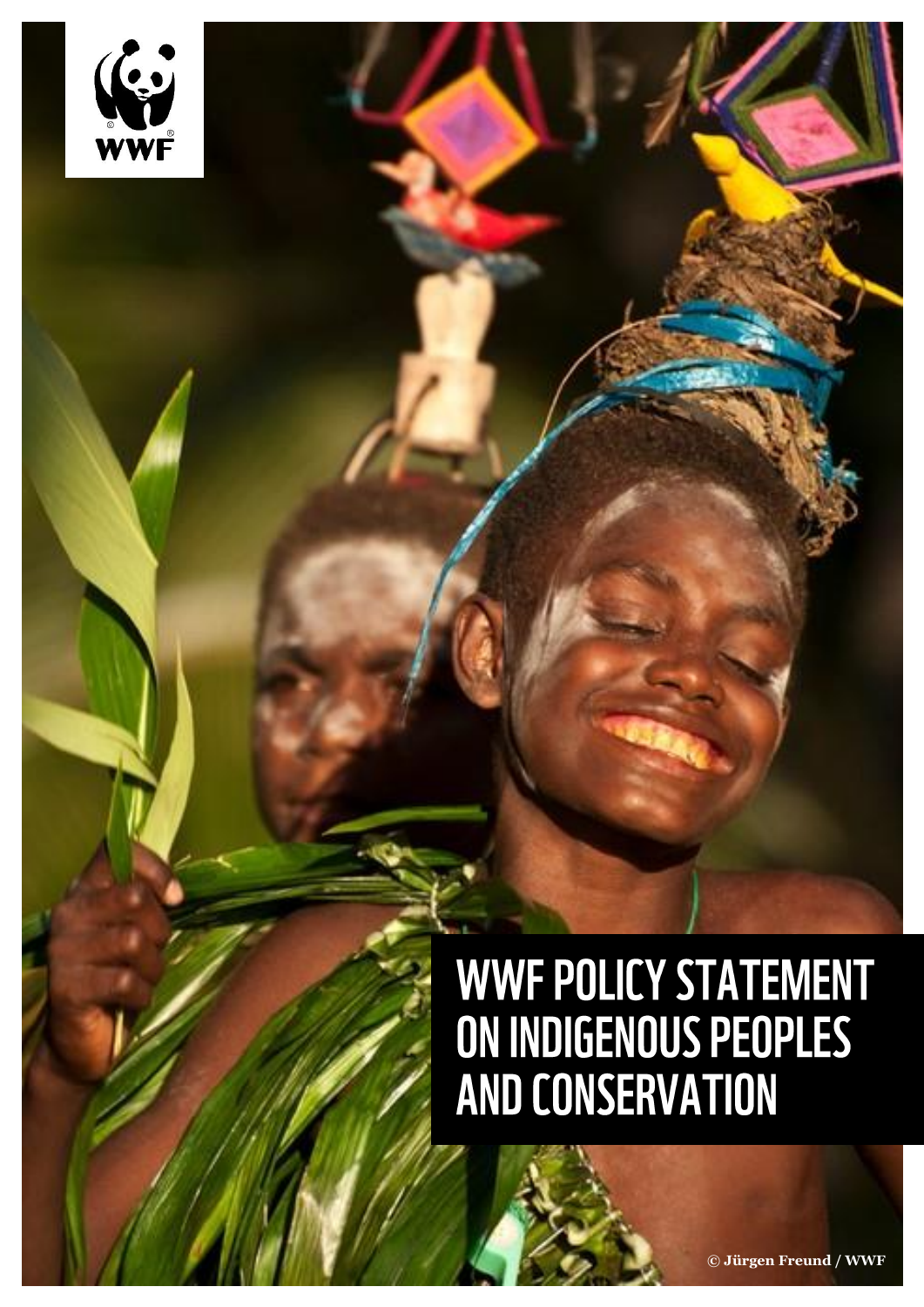## **Introduction**

Indigenous Peoples' rights to their lands, territories and resources are often insecure for lack of formal tenure and recognition, and/or are contested by governments, dominant societies, private sector actors, and other groups like migrant settlers. Some Indigenous Peoples live in remote and ecologically rich areas, and in situations of high insecurity and internal displacement due to regional and national armed conflicts.

Indigenous Peoples as individuals are entitled to all human rights recognized in international law, in addition to the ones specified in [UNDRIP.](https://www.un.org/development/desa/indigenouspeoples/declaration-on-the-rights-of-indigenous-peoples.html) Key United Nations bodies addressing Indigenous Peoples' issues include the Permanent Forum on Indigenous Issues (UNPII), the Expert Mechanism on the Rights of Indigenous Peoples, the Special Rapporteur on the situation of human rights and fundamental freedoms of Indigenous Peoples; and the Inter-Agency Support Group on Indigenous Issues. This Policy is aligned with WWF's commitments and key requirements on [human rights](https://wwfint.awsassets.panda.org/downloads/wwf_policy_statement_on_human_rights_consultation_draft.pdf) and the associated policies on [Child Safeguarding](https://wwfint.awsassets.panda.org/downloads/core_standard___child_safeguarding_vjun2018.pdf) as well as [WWF's Environmental & Social Safeguards](https://wwfint.awsassets.panda.org/downloads/wwf_environmental_and_social_safeguards_framework_consultation_draft.pdf)  [Framework \(ESSF\)](https://wwfint.awsassets.panda.org/downloads/wwf_environmental_and_social_safeguards_framework_consultation_draft.pdf) – it forms part of our network's core standards.

WWF fully endorses the following international instruments and considers their implementation critical for effective biodiversity conservation and sustainable development:

- Agenda 21, 1992
- Convention on Biological Diversity
- ILO Convention 169 (Convention Concerning Indigenous and Tribal Peoples in Independent Countries)
- UN Declaration on the Rights of Indigenous Peoples
- IUCN motions, including IUCN RESWCC3.056

## **Requirements**

WWF will implement activities and engage with the right holders, duty bearers and stakeholders based on the following considerations:

- 1. WWF recognizes Indigenous Peoples as rightful custodians, collective owners and caretakers with the right to exert control over their territories, lands, waters, and resources therein, that they have traditionally owned or otherwise occupied and used;
- 2. WWF recognizes and advocates for the right of Indigenous Peoples to the conservation and protection of the environment and the productive capacity of their lands, waters, territories and resources;
- 3. WWF recognizes the right of Indigenous Peoples to self-determination and to define and pursue their own social, economic, and cultural development priorities for their wellbeing and for protection of their territories and resources;
- 4. WWF respects and promotes the right of Indigenous Peoples to uphold their food, water and energy security and sovereignty in ways that are culturally appropriate and environmentally sustainable;